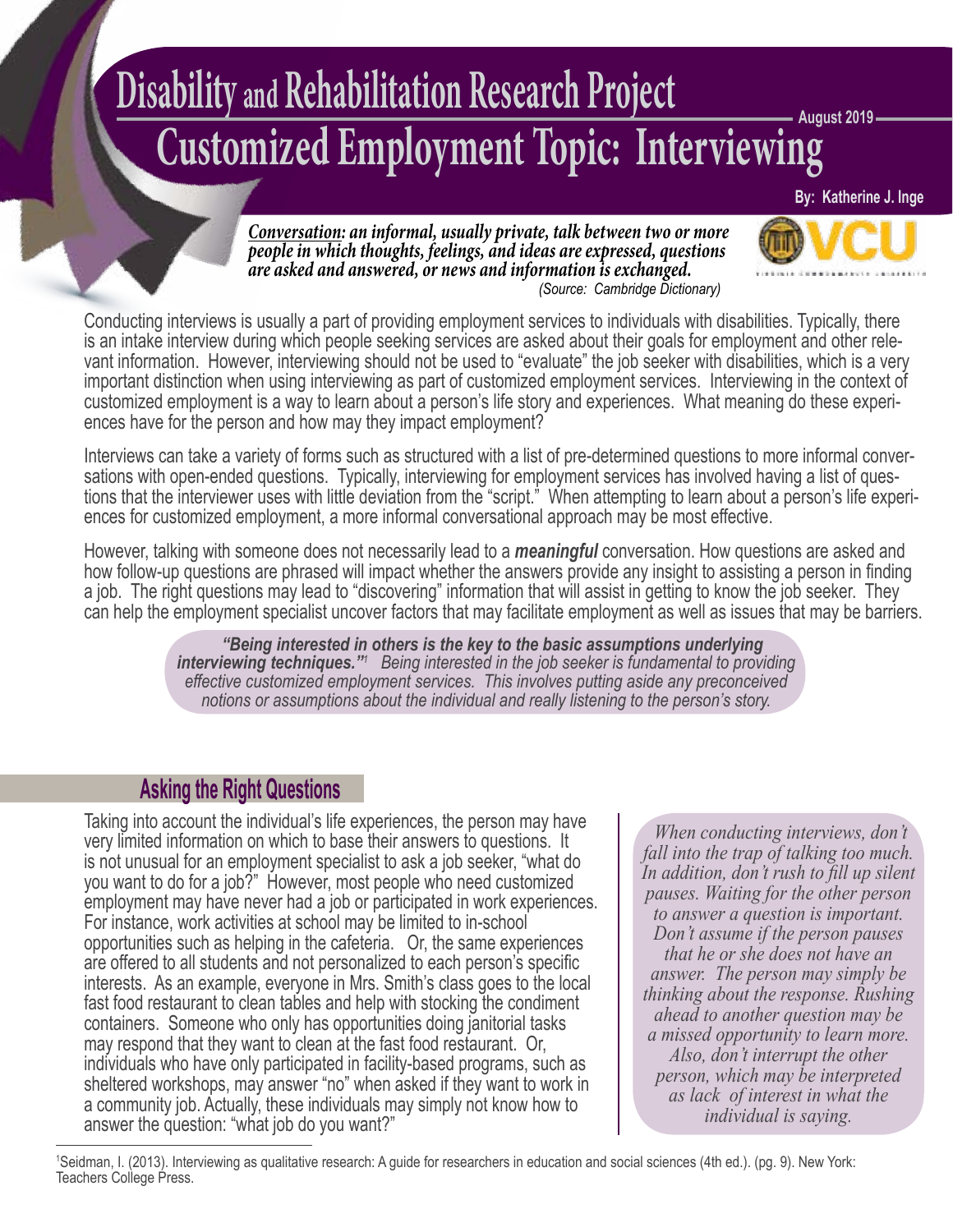*Probe Questions*: Having a list of questions to ask during an interview may help in getting the conversation started. However, sticking to a scripted set of questions could result in a very "stiff" discussion that does not yield much information. The employment specialist should be prepared to listen and ask follow-up questions as the person talks. These follow-up questions or "probe" questions may produce some of the most useful information. A follow-up question usually involves asking the person to provide more detail about what has been said.

> For instance, a person might say that she likes to play with her dog. This response really doesn't provide much information about what the person does with her dog. Following up with additional questions might provide insight into whether working with pets is an employment theme for the individual. Or, it simply might be that the person likes to spend her spare time with her dog. Many people say that they like pets or have pets, but this does not mean that they want a job that involves working with pets. The following table presents some ideas about how to follow-up with probe questions related to playing with pets.

## *Table 1: Sample Follow-Up Questions*

#### *The person states that she likes to play with her dog.*

- Tell me more about playing with your dog. What do you do when you are playing?
- What do you like about playing with your dog?
- Have you ever played with other people's dogs? Tell me about that.
- What else do you and your dog do? Can you give me an example?
- Does anyone help you when you play with your dog? How do they help you?

*The person responds that she walks her dog. Additional probe questions about walking the dog may reveal information on the person's travel skills.*

- Does anyone help you? How does (person's name) help you?
- When was the last time you and your dog took a walk?
- Can you tell me more about where you and your dog go for a walk?
- Have you ever walked the dog by yourself? Where did you go?
- What is the best thing about taking your dog for a walk?

**Closed Ended** | Another consideration is to ask questions that are open ended rather than questions that can be **and Open Ended** answered with a "yes" or "no." Questions that can be answered with a yes or no are referred to as **Questions**:<br>**Questions**: closed ended questions. For example, asking "what do you do in your free time" ma *Questions*: closed ended questions. For example, asking "what do you do in your free time" may provide more information than asking, "do you have any hobbies?" Open ended questions may include words such as describe, explain, give me examples of, tell me about, and so forth. Consider using the words: who, what, where, when, how, or why when asking open ended questions. The questions in Table 1 offer some examples of asking open ended questions. Table 2 below compares closed ended questions to open ended questions.

# *Table 2: Comparing Closed and Open Ended Questions*

| <b>Closed Ended Questions (Yes / No)</b> | <b>Open Ended Questions</b>                                                                          |
|------------------------------------------|------------------------------------------------------------------------------------------------------|
| Do you have any hobbies?                 | What do you do in your free time (on the weekends)?                                                  |
| Do you like to go to the soda shop?      | Tell me what you like to do at the soda shop.                                                        |
| Do you play games on your iPad?          | Describe how you use your iPad to play games? Tell me<br>about the games that you play on your iPad. |
| Do you spend time with friends?          | Tell me about your friends. What do you do when you get<br>together?                                 |

**Questions About** | Employment specialists new to customized employment may wonder why asking job seekers with Life Experiences: I disabilities about their life experiences or daily activities is relevant to employment. As previously mentioned, the person may have little experience with work and asking questions about working may yield very little information. For instance, an employment specialist might ask the person what time of day he or she would like to work. Alternative questions may include asking what time the person gets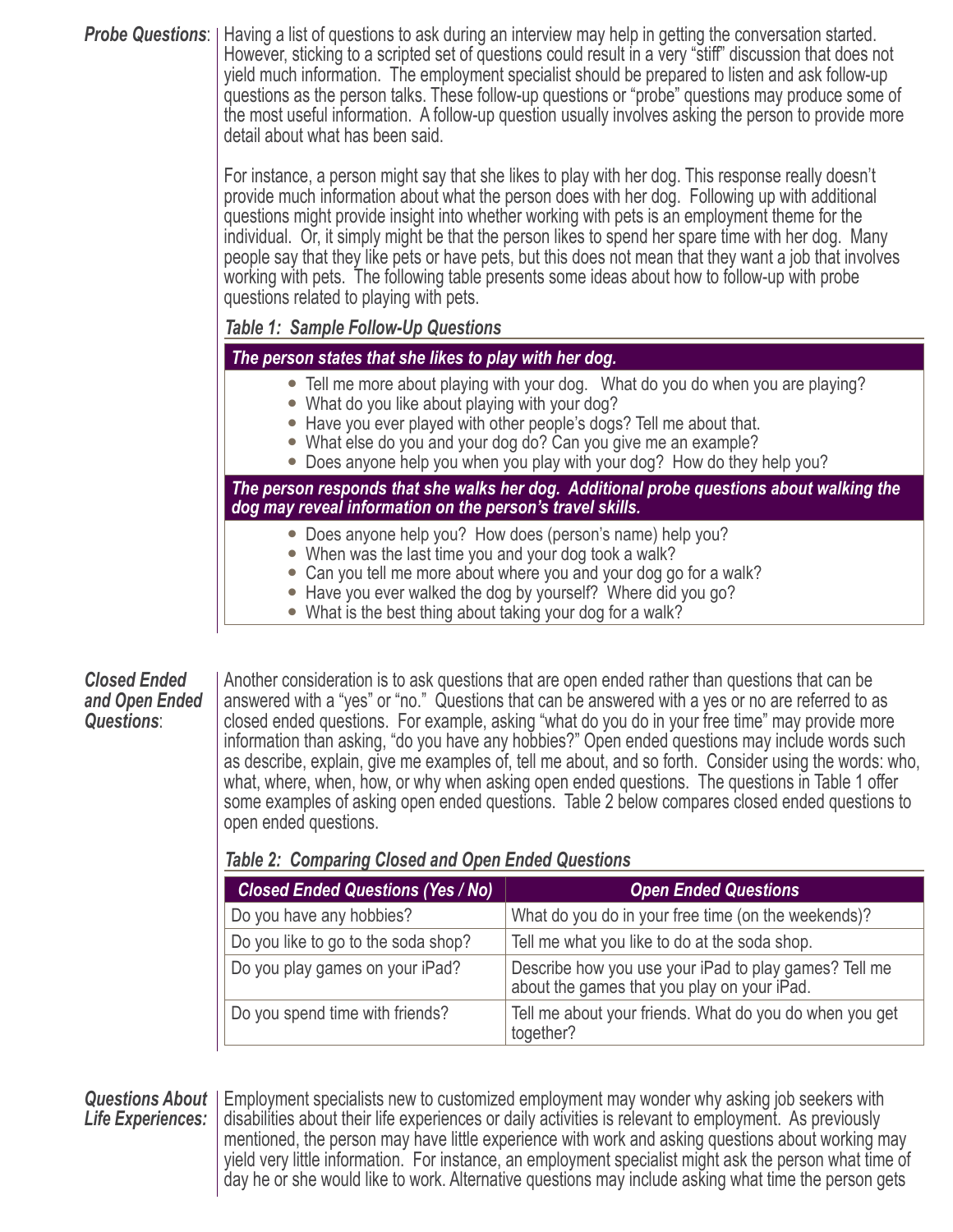up in the morning, goes to bed, or participates in regularly scheduled activities. If the person always meets friends at the gym on Thursday and Saturday from 2:00 to 4:00 pm, then scheduling work at that time may be an issue. As another example, the person may say that he likes to play games on an iPad. "Playing games" requires a wide variety of skills from simply looking at the iPad to interacting with other people such as playing scrabble word games that require reading and spelling skills. Learning about the job seeker's daily activities can provide a great deal of valuable information about the person's functional skills as well as about the supports that people in the person's life provide.

# **Selecting the Best Location**

Where an interview takes place may have as big of an impact as how the questions are asked. If the person is not comfortable, the employment specialist may ask questions but not get useful answers. It is not unusual for meetings to take place in the agency's office. But, this might not be the ideal location for putting the person at ease and having a conversation about employment.

*When providing customized employment services it is recommended that the employment specialist meet with job seekers in their homes.*

 When providing customized employment services it is recommended that the employment specialist meet with job seekers in their homes. There are a number of reasons for this recommendation besides making sure that the individual is at ease. Meeting in the person's home may provide as much information as the interview itself. Photographs or items in the home can provide a way to start a conversation and get the person talking about something familiar Observing what is in the home also may reveal interests and skills that develop into an employment theme. For instance, the employment specialist may notice audio equipment in the home that stimulates a conversation on the person's musical interests. Seeing the equipment may prevent the employment specialist from assuming that listening to music is just a hobby. As another example, an employment specialist learned by going to a job seeker's home that he spent a great deal of time in his grandfather's woodworking shop assisting with wood projects. This may never have come up in conversation if there had not been a meeting scheduled in the home.

 Sometimes, an employment specialist may not feel safe going to the neighborhood where the job seeker lives. Alternative locations where the person participates can be discussed or perhaps two employment specialists can meet with the individual, family members, or other advocates. If the person asks to meet at a location other than home, the setting should be one where a confidential conversation can occur. Typical integrated community settings are recommended rather than segregated programs. As another example, a job seeker might suggest meeting at a restaurant, but that may not provide a confidential setting. Try to identify a place where the person participates in activities that can also provide a confidential area to meet. As the employment specialist becomes trusted, the job seeker and the family may be comfortable with having a meeting in the home.

# **Selecting Who to Interview and How Many**

When conducting interviews, it is important to interview individuals in the person's life that can provide detailed information. The goal is to gather a range of opinions and varied views of the job seeker's interests, skills, and preferences. Interviewing should focus on collecting "rich" information rather than how many interviews are conducted. The number is not as important as the adequacy of the information collected for identifying the job seeker's employment themes.

Consider the following when deciding who to interview. Where does this person participate in activities? What family members and friends does the person spend time with daily or at least regularly? This may include family members, friends, neighbors, case managers, vocational rehabilitation professionals, teachers, and advocates. As with interviews with job seekers, employment specialists should go to the people being interviewed rather than bringing them to the agency. In addition, be sure to confirm with the job seekers who is to be interviewed and obtain permission. Most agencies have release of information consent forms, and employment specialists should not contact people for interviews without following the agency's protocol.

Employment specialists may wonder if the information that they obtain from the job seeker is accurate and representative of the person's skills and interests. The purpose for interviewing more than one or two individuals in the job seeker's life is to